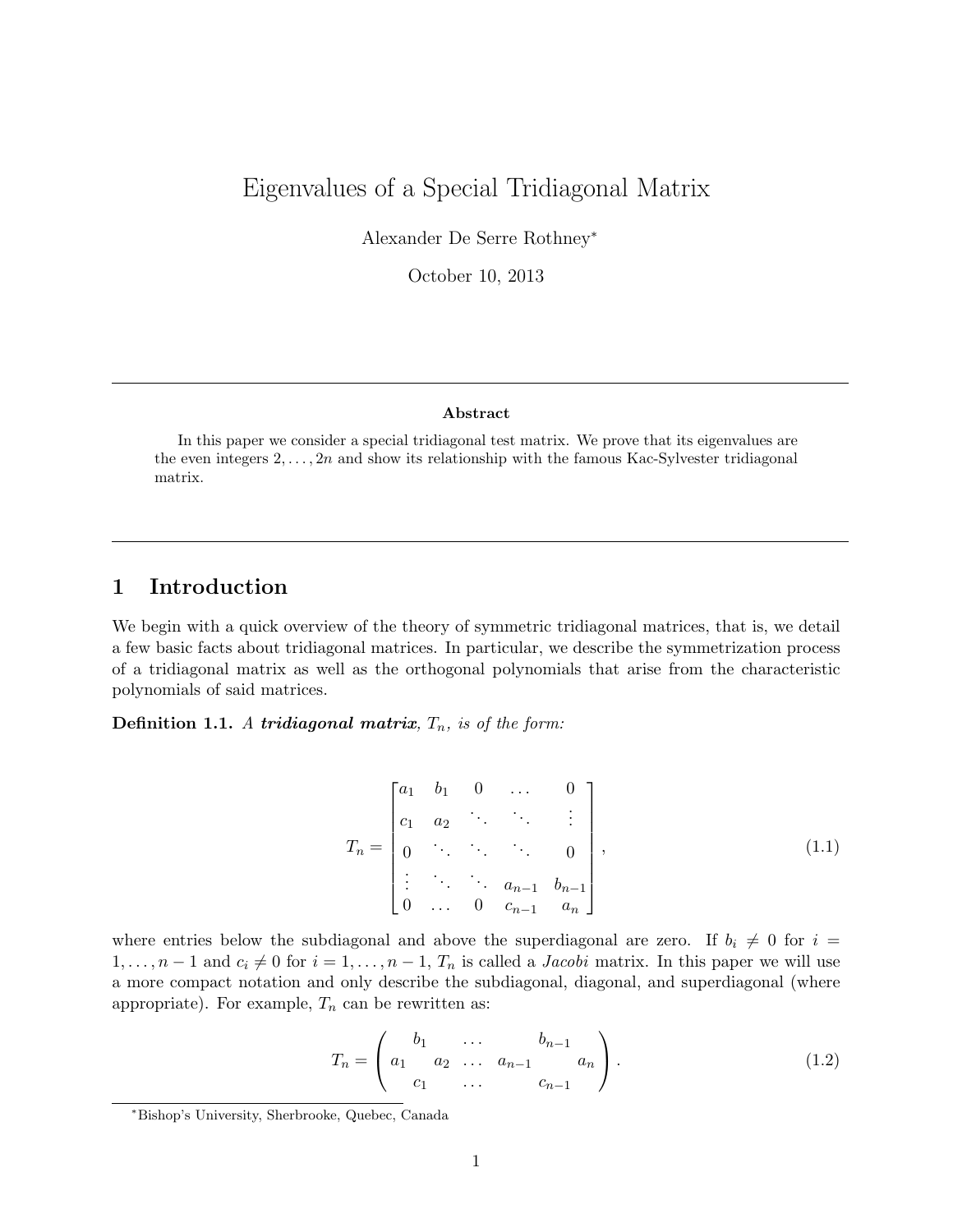Note that the study of symmetric tridiagonal matrices is sufficient for our purpose as any Jacobi matrix with  $b_i c_i > 0$   $\forall i$  can be symmetrized through a similarity transformation:

$$
A_n = D_n^{-1} T_n D_n = \begin{pmatrix} \sqrt{b_1 c_1} & \cdots & \sqrt{b_{n-1} c_{n-1}} \\ a_1 & a_2 & \cdots & a_{n-1} \\ \sqrt{b_1 c_1} & \cdots & \sqrt{b_{n-1} c_{n-1}} \end{pmatrix},
$$
(1.3)

where  $D_n = \text{diag}(\gamma_1, \ldots, \gamma_n)$  and  $\gamma_i = \sqrt{\frac{c_i c_{i+1} \cdots c_{n-1}}{l_i l_i}}$  $\frac{b_i b_{i+1} \cdots b_{n-1}}{b_i b_{i+1} \cdots b_{n-1}}$ 

We refer the reader to [1] for a proof and more detailed exposition. The added symmetry allows for an easier analysis of the spectrum of  $A_n$ . In particular, a cofactor expansion along the last row of  $P_n = A_n - \lambda I_n$  yields the recurrence relations:

$$
P_0(\lambda) = 1\tag{1.4}
$$

$$
P_1(\lambda) = a_1 - \lambda \tag{1.5}
$$

$$
P_i(\lambda) = (a_i - \lambda)P_{i-1}(\lambda) - b_{i-1}c_{i-1}P_{i-2}(\lambda).
$$
\n(1.6)

Here  $\{P_i\}$  is an orthogonal family of polynomials with respect to the inner product:

$$
\langle P_n, P_m \rangle := \int_{-\infty}^{+\infty} P_n(x) P_m(x) w(x) dx, \tag{1.7}
$$

where  $w(x)$  is the measure or weight function  $w(x) = e^{-x^2}$ . Orthogonality yields the following useful properties (see [9]) :

The zeros of 
$$
P_i
$$
 are real,  $1 \le i \le n$ ,  $(1.8)$ 

The zeros of 
$$
P_i
$$
 and  $P_{i+1}$  interface,  $1 \le i \le n-1$ . (1.9)

In other words, the eigenvalues of  $A_n$  are real and the eigenvalues of  $A_{i-1}$  interlace those of  $A_i$  for  $1 \leq i \leq n$ . An interesting problem in matrix theory is that of the *inverse eigenvalue problem* (IEP). Before formally stating the problem for tridiagonal matrices, let us introduce some notation.

**Definition 1.2.** Given  $T_n$  an  $n \times n$  tridiagonal matrix, the  $(n-1) \times (n-1)$  **principal submatrix**,  $\hat{T_n}$ , is the matrix formed by removing the last row and column of  $T_n$ .

**IEP** for Tridiagonal Matrices. Given the ordered lists  $\Lambda = (\lambda_i)_{i=1}^n$  and  $\Theta = (\theta_i)_{i=1}^{n-1}$  such that Θ interlaces Λ, i.e.,  $\lambda_i \leq \theta_i \leq \lambda_{i+1}$  for  $i = 1, \ldots, n$ , find the  $(n \times n)$  symmetric tridiagonal matrix  $T_n$  such that  $\Lambda$  and  $\Theta$  are the spectra of  $T_n$  and  $\hat{T_n}$ , respectively.

Note that the existence and uniqueness (up to signs) of  $T_n$  from spectral data is only guaranteed when  $\Lambda$  and  $\Theta$  strictly interlace; we refer the reader to [7] for more details. Also, the IEP for tridiagonal matrices is fully solved in the sense that given the lists  $\Lambda$  and  $\Theta$ , one can reconstruct  $T_n$  algorithmically (see [8], [5, page 473]).

In this paper, we are interested in the tridiagonal test matrix  $W_n$  that has spectrum  $\Lambda$  =  $\{2, 4, \ldots, 2n\}$  and  $\hat{W}_n$  has spectrum  $\Theta = \{3, 5, \ldots, 2n-1\}$ . By test matrix we mean a matrix with known eigenvalues and given structure. Such matrices make it possible to test the stability of numerical eigenvalue algorithms. The motivation behind  $W_n$  is provided in section 2.

A famous tridiagonal matrix is the Kac-Sylvester matrix proposed by Clement [2] as a test matrix.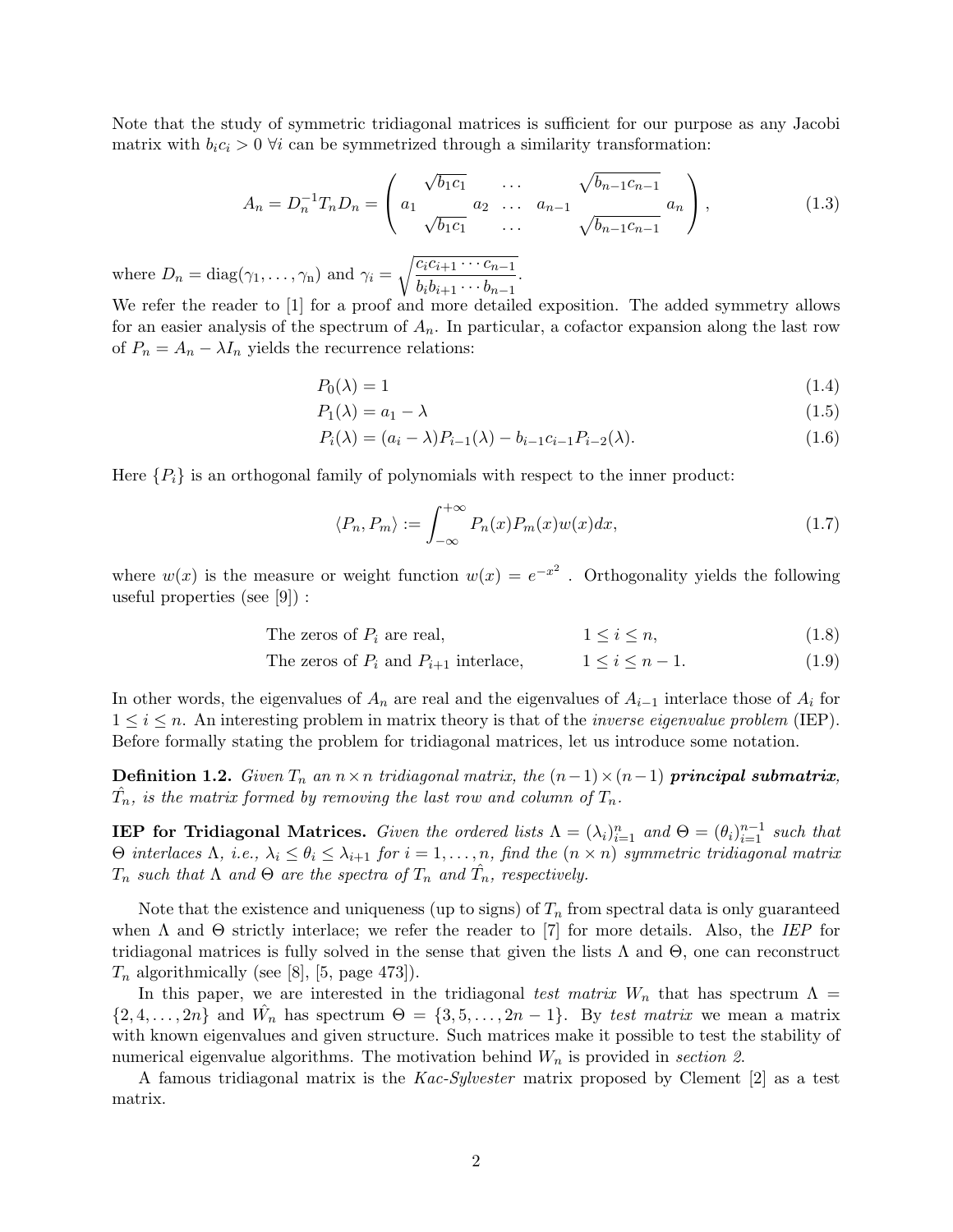**Definition 1.3.** The  $(n+1) \times (n+1)$  **Kac-Sylvester matrix**,  $K_n$ , is:

$$
K_n = \begin{pmatrix} n & n-1 & \dots & 2 & 1 \\ 0 & 0 & \dots & \dots & 0 & 0 \\ 1 & 2 & \dots & n-1 & n \end{pmatrix}.
$$
 (1.10)

It has the particularly nice eigenvalues :  $\sigma(K_n) = \{2k - n\}_{k=0}^n$ . There are several proofs that  $K_n$ has the above spectrum (see [3], [6], [10]). The relevance of this matrix will become apparent when we prove our main result.

### 2 Motivation

The problem of finding the tridiagonal matrix  $T_n$  with the spectrum of  $T_n$  being  $\Lambda = \{2, 4, \ldots, 2n\}$ and the spectrum of  $\tilde{T}_n$  being  $\Theta = \{3, 5, \ldots, 2n-1\}$  was posed by one of my research supervisors, Dr. N. B. Willms. It arises from the study of spring-mass systems in free motion, where the eigenvalues correspond to natural frequencies of the systems. It turns out that many spring-mass systems beget tridiagonal matrices (see [4]), where the entries of the corresponding tridiagonal matrix are functions of the spring constants and masses of the systems.

More specifically, given n masses  $\{m_i\}_{i=1}^n$  in suspension from a ceiling with the respective spring constants  $\{k_i\}_{i=0}^{n-1}$ , where the hanging end of the system is free (called a *fixed-free* system), we wish to model this system in terms of matrices. The solutions of  $|\lambda M - EKE^{-1}| = 0$  are precisely the natural frequencies of the system (see [4, page 45]), where  $M$ ,  $K$ , and  $E$  are given by:

$$
M = \text{diag}(m_1, m_2, \dots, m_{n-1}, m_n). \tag{2.1}
$$

$$
K = \begin{pmatrix} -k_1 & \cdots & -k_{n-1} \\ k_0 + k_1 & k_1 + k_2 & \cdots & k_{n-2} + k_{n-1} \\ -k_1 & \cdots & \cdots & -k_{n-1} \end{pmatrix},
$$
(2.2)

$$
E = \begin{bmatrix} 1 & -1 & 0 & \dots & \dots & 0 \\ 0 & 1 & -1 & \ddots & \ddots & 0 \\ 0 & 0 & \ddots & \ddots & \ddots & \vdots \\ \vdots & \ddots & \ddots & \ddots & -1 & 0 \\ 0 & \dots & \dots & 0 & 1 & -1 \\ 0 & \dots & \dots & 0 & 0 & 1 \end{bmatrix} \quad \text{and } E^{-1} = \begin{bmatrix} 1 & 1 & \dots & \dots & 1 & 1 \\ 0 & 1 & 1 & \ddots & \ddots & 1 & 1 \\ 0 & 0 & \ddots & \ddots & \ddots & 1 & \vdots \\ \vdots & \ddots & \ddots & \ddots & 1 & \vdots \\ 0 & \dots & \dots & 0 & 1 & 1 \\ 0 & \dots & \dots & 0 & 0 & 1 \end{bmatrix}, \quad (2.3)
$$

Note that E is upper-bidiagonal and that  $E^{-1}$  is upper-triangular with all ones. As such our problem is to verify the form of the symmetric tridiagonal matrix  $B = L^{-1} E K E^{-1} L^{-T}$  (with  $L = \text{diag}(\sqrt{m_1}, \sqrt{m_2}, \dots, \sqrt{m_n})$  with eigenvalues Λ and such that  $\sigma(\hat{B}) = \Theta$ . As mentioned earlier, there exists an algorithm for the IEP for tridiagonal matrices. Our problems differs from the former as we wish to find  $T_n$  with entries as explicit functions of n.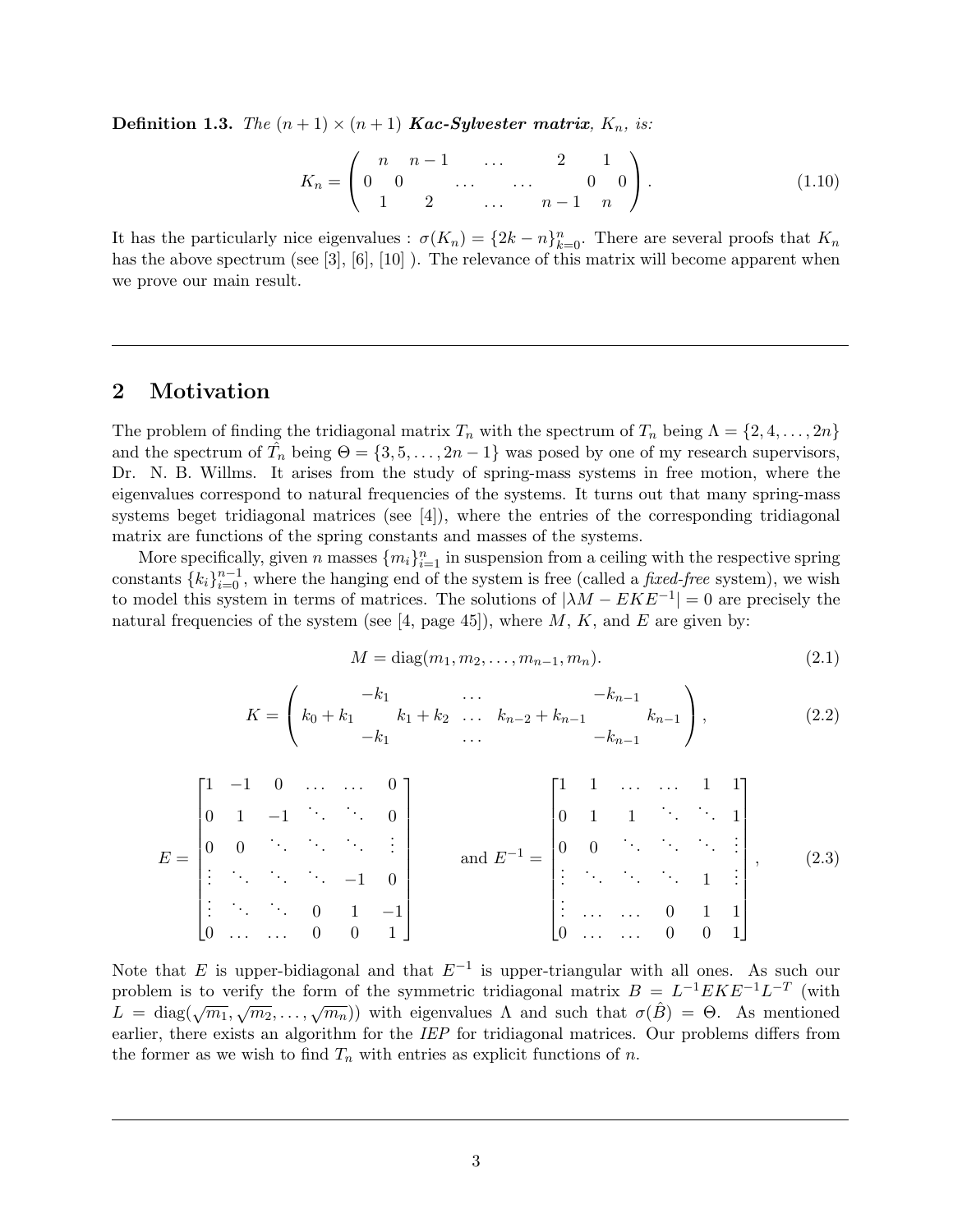#### 3 Main Result

We begin with a definition of the matrix of interest which we shall show to be the solution of the IEP.

**Definition 3.1.** Let  $W_n(k)$  be the  $n \times n$  symmetric tridiagonal matrix with the following entries:

$$
W_n(k) = \begin{cases} a_i = k, & i = 1, \dots, n \\ b_i = \sqrt{\frac{i(2n-1-i)}{4}}, & i = 1, \dots, n-2 \\ b_{n-1} = \frac{\sqrt{n(n-1)}}{\sqrt{2}}, & \end{cases}
$$

as per *definition*  $(1.1)$ . For example,

$$
W_6(7) = \begin{bmatrix} 7 & \sqrt{\frac{5}{2}} & 0 & 0 & 0 & 0 \\ \sqrt{\frac{5}{2}} & 7 & \sqrt{\frac{9}{2}} & 0 & 0 & 0 \\ 0 & \sqrt{\frac{9}{2}} & 7 & \sqrt{\frac{12}{2}} & 0 & 0 \\ 0 & 0 & \sqrt{\frac{12}{2}} & 7 & \sqrt{\frac{14}{2}} & 0 \\ 0 & 0 & 0 & \sqrt{\frac{14}{2}} & 7 & \sqrt{\frac{30}{2}} \\ 0 & 0 & 0 & 0 & \sqrt{\frac{30}{2}} & 7 \end{bmatrix}
$$

.

We are now ready to introduce and prove our main result:

**Theorem 3.2.** The spectra of  $W_n(n+1)$  and  $\hat{W}_n(n+1)$  are  $\Lambda = \{2, 4, ..., 2n\}$  and  $\Theta = \{3, 5, \ldots, 2n-1\}$ , respectively.

Proof. Part A - Eigenvalues of  $W_n(n+1)$ 

By the *Schur* decomposition theorem, there exists unitary  $Q \in M_{n \times n}(\mathbb{C})$  such that

 $Q^{-1}W_n(n+1)Q = U$  is upper-triangular with the eigenvalues of  $W_n(n+1)$  being on the diagonal of U. Hence, subtracting  $(n+1)I_n$  from  $W_n(n+1)$ , where  $I_n$  is the  $n \times n$  identity matrix, shifts the eigenvalues by  $-(n+1)$ . Note that  $W_n(n+1) - (n+1)I_n = W_n(0)$ , the  $(n \times n)$  symmetric tridiagonal matrix with zero diagonal.

Now, choose  $H = diag(\gamma_1, \ldots, \gamma_n)$  such that,

$$
\tilde{W}_n(0) := 2HW_n(0)H^{-1} = \begin{pmatrix} 1 & 2 & \cdots & n-2 & 2(n-1) \\ 0 & 0 & \cdots & \cdots & 0 & 0 \\ 2n-2 & 2n-3 & \cdots & n+1 & n \end{pmatrix}.
$$
 (3.1)

That is, given that the  $i^{th}$ ,  $(i+1)^{th}$  (as per *definition* (1.1)),  $i = 1, ..., n-2$ , entry of  $W_n(0)$  is  $b_i$ , the corresponding entry of  $HW_n(0)H^{-1}$  on the superdiagonal is  $\frac{\gamma_i}{\gamma_{i+1}}b_i$ . We find  $\gamma_i,\gamma_{i+1}$  such that  $\gamma_i$  $\frac{\gamma_i}{\gamma_{i+1}}b_i=\frac{i}{2}$  $\frac{i}{2}$  for  $i = 1, \ldots, n-2$ . Note that  $b_{n-1}$  introduces an extra factor of 2 so that  $\frac{\gamma_{n-1}}{\gamma_n} b_{n-1}$ is twice as large as the pattern suggests. In other words  $\frac{\gamma_{n-1}}{\gamma_n}b_{n-1} = n-1$ . On the other hand, for the subdiagonal, since  $\frac{\gamma_i}{\gamma_{i+1}}b_i = \frac{i}{2}$  $\frac{i}{2}$ , we have that  $\frac{\gamma_{i+1}}{\gamma_i} = \frac{2}{i}$  $\frac{2}{i}b_i$  and thus  $\frac{\gamma_{i+1}}{\gamma_i}b_i = \frac{2}{i}$  $\frac{2}{i}b_i^2$ . Simplifying, 2  $\frac{2}{i}b_i^2 = \frac{2}{i}$  $\frac{2}{i}(\frac{2ni-i-i^2}{4})$  $\frac{(n-i-i^2)}{4}$  =  $\frac{2n-1-i}{2}$  with  $i = 1, \ldots, n-2$ . Finally, knowing that  $\frac{\gamma_{n-1}}{\gamma_n} b_{n-1} = n-1$ , we can determine the corresponding subdiagonal entry. Specifically,  $\frac{\gamma_n}{\gamma_{n-1}} = \frac{1}{n-1} b_{n-1}$ , so that,  $\gamma_n$  $\frac{\gamma_n}{\gamma_{n-1}}b_{n-1} = \frac{1}{n-1}b_{n-1}^2 = \frac{1}{n-1}(\frac{n(n-1)}{2})$  $\left(\frac{n-1}{2}\right) = \frac{n}{2}$ . Our matrix is now precisely as claimed in (3.1) save for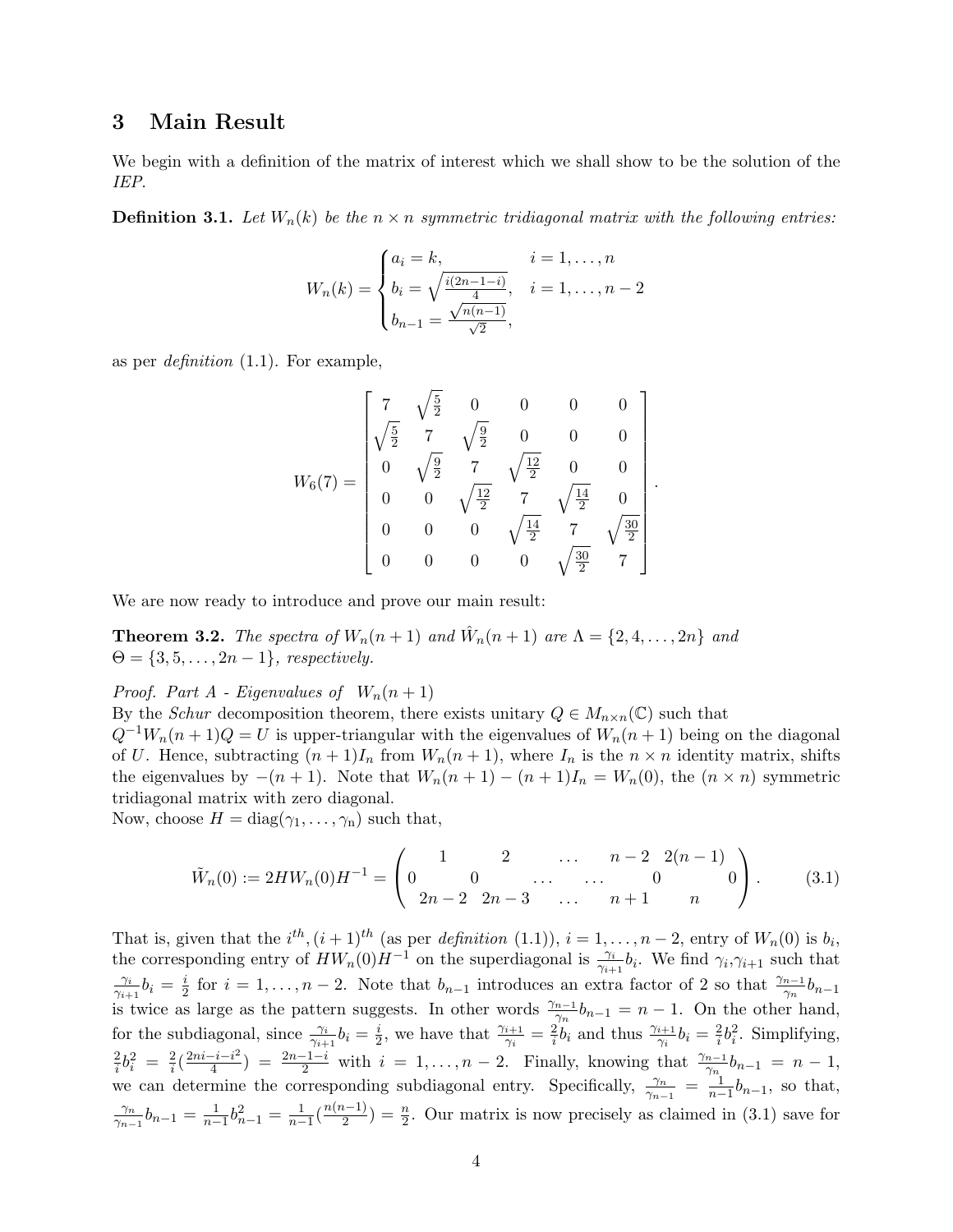the extra factor of 2 which we have removed to simplify later calculations. In other words, the magnitude of the eigenvalues of  $\tilde{W}_n(0)$  are twice those of  $W_n(0)$ . Now, consider  $J(\tilde{W}_n(0))^T J$  where J is the exchange matrix defined with the Kronecker-Delta where  $(J)_{ij} = \delta_{i,n-j+1}$ . The matrix,  $J(\tilde{W}_n(0))^T J$ , is of the form:

$$
X := J(\tilde{W}_n(0))^T J = \begin{pmatrix} 2(n-1) & n-2 & \dots & 2 & 1 \\ 0 & 0 & \dots & \dots & 0 & 0 \\ n & n+1 & \dots & 2n-3 & 2n-2 \end{pmatrix}.
$$
 (3.2)

In the spirit of [6]'s proof that  $K_n$  (definition 1.3) has the spectrum  $\sigma(K_n) = \{2k - n\}_{k=0}^n$ , let us introduce the  $n\times n$  matrix  $P_1$  such that:

$$
P_1 = \begin{bmatrix} 1 & 0 & \dots & \dots & 0 \\ -1 & 1 & 0 & \dots & \dots & 0 \\ 0 & -1 & \ddots & \ddots & \ddots & \vdots \\ \vdots & \ddots & \ddots & \ddots & 0 & 0 \\ \vdots & \dots & 0 & -1 & 1 & 0 \\ 0 & \dots & \dots & 0 & -1 & 1 \end{bmatrix} \quad \text{where } P_1^{-1} = \begin{bmatrix} 1 & 0 & \dots & \dots & \dots & 0 \\ 1 & 1 & 0 & \dots & \dots & 0 \\ \vdots & \vdots & \ddots & \ddots & \ddots & \vdots \\ \vdots & \ddots & \ddots & \ddots & 0 & 0 \\ \vdots & \ddots & \ddots & 1 & 1 & 0 \\ 1 & \dots & \dots & 1 & 1 & 1 \end{bmatrix} \quad (3.3)
$$

so that  $P_1$  is lower-bidiagonal and  $P_1^{-1}$  is lower-triangular with all ones. We claim that,

$$
\mathring{W}_n(0) := P_1 X P_1^{-1} = \begin{bmatrix} 2(n-1) & \mathbf{v} \\ 0 & \cdots \\ 0 & \cdots \end{bmatrix}, \qquad (3.4)
$$

where  $v = [2(n-1) \ 0 \dots \ 0]$  $(n-2)$ zeros ] and,

$$
L_{n-1} = \left( -(n-1) \begin{array}{cccc} n-2 & n-3 & \dots & 2 & 1 \\ 0 & \dots & \dots & 0 & 0 \\ n & n+1 & \dots & 2n-4 & 2n-3 \end{array} \right). \tag{3.5}
$$

We prove the above claim. The entries of  $X$  are (as row vectors):

First row = 
$$
[0 \ 2(n-1) \ 0 \ \dots \ 0],
$$
  
\n $i^{th}$  row =  $[0 \ \dots \ 0 \ \underbrace{n+i-2}_{(i-1)^{th} entry} \ 0 \ \underbrace{n-i}_{(i+1)^{th} entry} \ 0 \ \dots \ 0],$   
\nLast row =  $[0 \ \dots \ 0 \ 2n-2 \ 0].$ 

The  $i^{th}$  row of  $P_1X$  is the  $(i-1)^{th}$  row of X subtracted from the  $i^{th}$  row of X. Hence, the first row is left unchanged. Therefore, the rows of  $P_1X$  are:

First row = 
$$
[0 \ 2(n-1) \ 0 \ \ldots \ 0]
$$
,  
\n $i^{th}$  row =  $[0 \ \ldots \ 0 \ \underbrace{-(n+i-3)}_{(i-2)^{th} \text{ entry}} \ \underbrace{n+i-2}_{(i-1)^{th} \text{ entry}} \ \underbrace{-(n+i+1)}_{i^{th} \text{ entry}} \ \underbrace{n-i}_{(i+1)^{th} \text{ entry}} \ 0 \ \ldots \ 0],$   
\nLast row =  $[0 \ \ldots \ 0 \ 2n-2 \ 0].$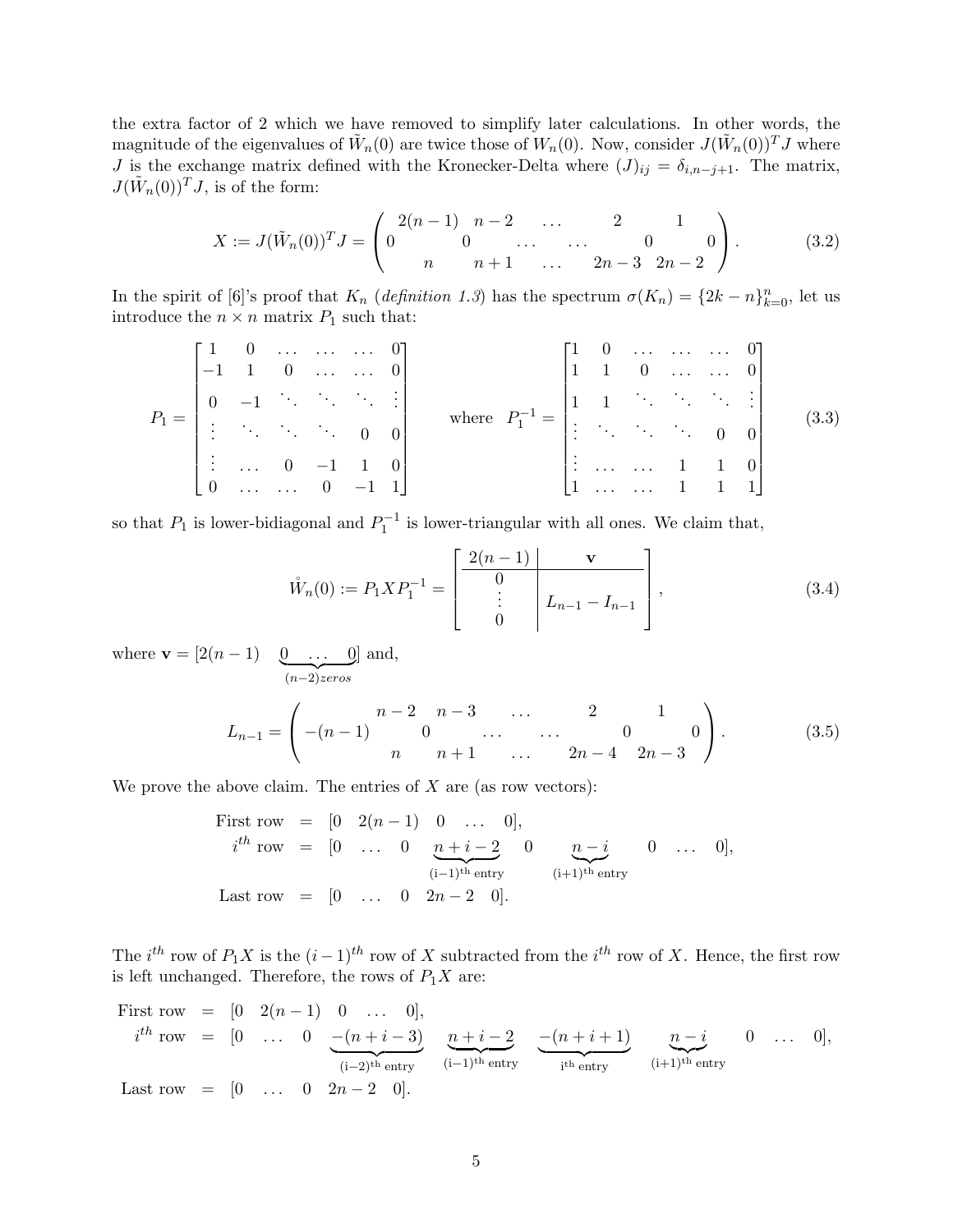Now, postmultiplying by  $P_1^{-1}$  adds columns together in the sense that  $(P_1 X P_1^{-1})_{i,j}, j = 1, \ldots, n$ (for each row i) is obtained by adding the  $(n-j+1)$ <sup>th</sup> last columns of  $(P_1X)_i$ . In this manner, the first row of  $P_1 X P_1^{-1}$  is:

$$
[2(n-1) \quad 2(n-1) \quad 0 \quad \dots \quad 0].
$$

The second row of  $P_1X$  is:

$$
[n - 2(n-1) n - -2 0 \dots 0],
$$

so that the second row of  $P_1 X P_1^{-1}$  is:

$$
[n-2(n-1)+(n-2) -2(n-1)+(n-2) n-2 0 \dots 0].
$$

Or, more simply,

$$
[0 -n n-2 0 \dots 0].
$$

Now, the entries of the  $i^{th}$  row,  $i = 3, ..., n - 1$ , of  $P_1 X P_1^{-1}$  are:

$$
-(n+i-3) + (n+i-2) - (n-i+1) + (n-i) = 0,
$$
  
\n
$$
(n+i-2) - (n-i+1) + (n-i) = n+i-3,
$$
  
\n
$$
-(n-i+1) + (n-i) = -1,
$$
  
\n
$$
(i-1)
$$
<sup>th</sup> entry,  
\n
$$
(i-1)
$$
<sup>th</sup> entry,  
\n
$$
(n-i) = n-i,
$$
  
\n
$$
(i+1)
$$
<sup>th</sup> entry.

More succinctly, the  $i^{th}$  row of  $P_1 X P_1^{-1}$  is:

$$
\begin{array}{ccccccccc}\n[0 & \dots & 0 & \underbrace{n+i-3}_{(i-1)^{\text{th entry}}} & \underbrace{-1}_{i^{\text{th entry}}} & \underbrace{n-i}_{(i+1)^{\text{th entry}}} & 0 & \dots & 0\n\end{array}.
$$

Finally, the last row,  $i = n$ , is,

$$
[0 \quad \dots \quad 0 \quad 2n-3 \quad -1].
$$

From where we get that  $\mathring{W}_n(0) = P_1 X P_1^{-1}$  looks like:

$$
\mathring{W}_n(0) = \begin{bmatrix}\n2(n-1) & 2(n-1) & 0 & \dots & \dots & 0 \\
0 & -n & n-2 & 0 & \dots & 0 \\
\vdots & \vdots & \ddots & \ddots & \vdots & \vdots \\
0 & 0 & \dots & 0 & 2n-3 & -1\n\end{bmatrix},
$$
\n(3.6)

which is precisely as claimed in (3.4). Now, since  $\mathring{W}_n(0)$  is block upper-triangular, we have that  $\sigma(\mathring{W}_n(0)) = \{2(n-1)\}\cup \sigma(L_{n-1}-I_{n-1})$ . Let  $\overrightarrow{L}_{n-1}$  be the matrix obtained from taking the absolute value of all the entries of  $L_{n-1}$ , that is,

$$
\stackrel{+}{L}_{n-1} = \begin{pmatrix} n-2 & n-3 & \dots & 2 & 1 \\ n-1 & 0 & \dots & \dots & 0 & 0 \\ n & n+1 & \dots & 2n-4 & 2n-3 \end{pmatrix}.
$$
 (3.7)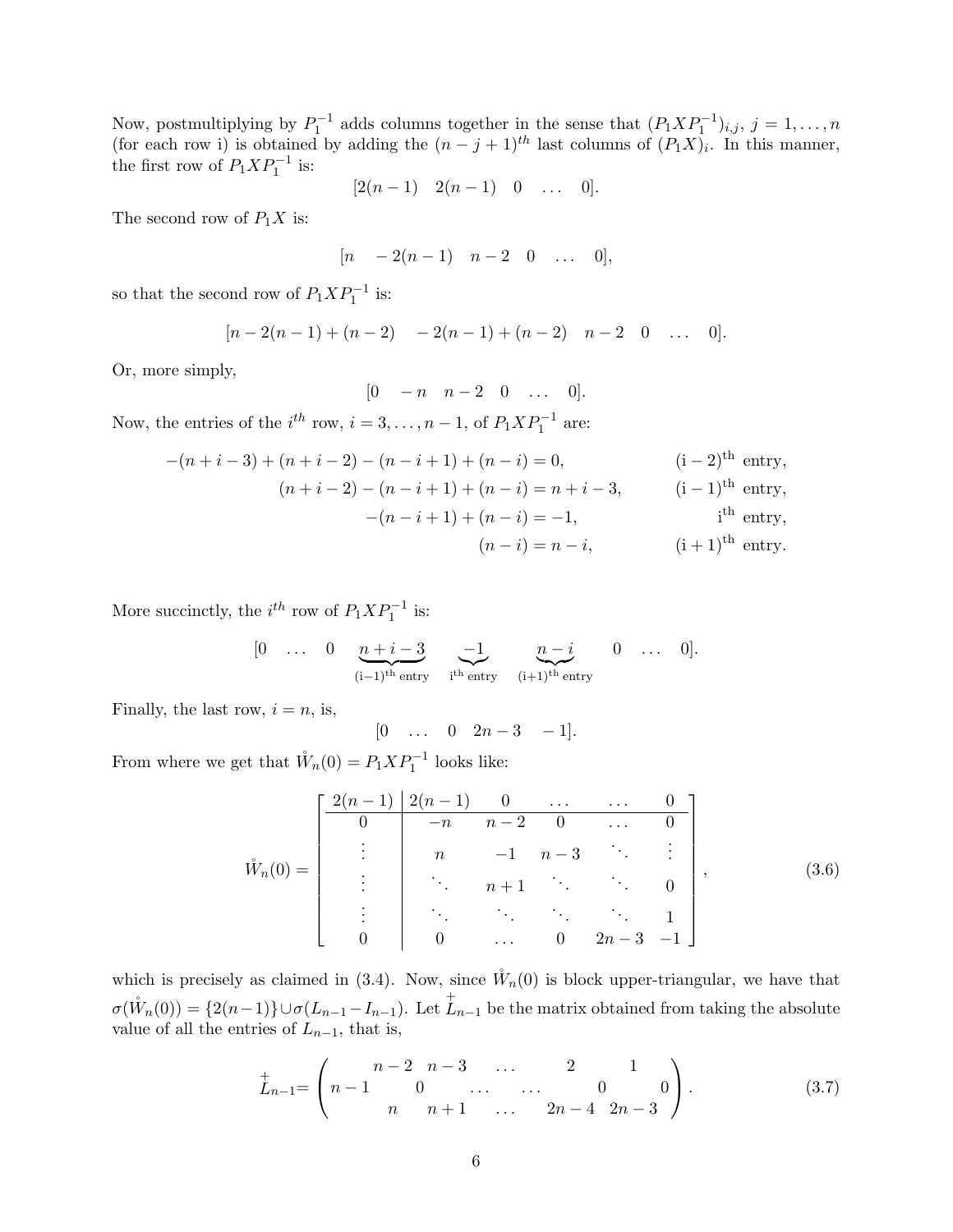Note that  $\sigma(\stackrel{+}{L}_{n-1}) = -\sigma(L_{n-1}),$  that is, their eigenvalues have opposite signs. To see why, consider,

$$
D_{n-1} = \text{diag}(1, -1, \dots, (-1)^n). \tag{3.8}
$$

Clearly  $D_{n-1}^{-1} = D_{n-1}$ . Then,

$$
D_{n-1}L_{n-1}D_{n-1}^{-1} = \begin{pmatrix} -(n-2) & -(n-3) & \cdots & -2 & -1 \\ -(n-1) & 0 & \cdots & \cdots & 0 & 0 \\ -n & -(n+1) & \cdots & -(2n-4) & -(2n-3) \end{pmatrix}.
$$
 (3.9)

So,  $\sigma(L_{n-1}) = \sigma(D_{n-1}L_{n-1}D_{n-1}^{-1})$ . Then,  $-(D_{n-1}L_{n-1}D_{n-1}^{-1}) = L_{n-1}$ , but multiplying  $D_{n-1}L_{n-1}D_{n-1}^{-1}$ by  $-1$  changes the signs of all of its eigenvalues. And so we have that  $\sigma(\stackrel{+}{L}_{n-1}) = (-1)\sigma(L_{n-1})$ . Additionally,  $\overrightarrow{L}_{n-1}$  shares the same characteristic polynomial as the following matrices:

$$
(\dot{\bar{L}}_{n-1})^T = \left(n - 1 \begin{array}{cccc} n & n+1 & \dots & 2n-4 & 2n-3 \\ 0 & \dots & \dots & 0 & 0 \\ n-2 & n-3 & \dots & 2 & 1 \end{array}\right), \tag{3.10}
$$

$$
J(\stackrel{+}{L}_{n-1})^T J = \begin{pmatrix} 1 & 2 & \dots & n-3 & n-2 \\ 0 & 0 & \dots & \dots & 0 & n-1 \\ 2n-3 & 2n-4 & \dots & n+1 & n \end{pmatrix},
$$
 (3.11)

since they all share the same characteristic polynomial. From where, consider the  $(2n-2) \times (2n-2)$ block matrix:

$$
B = \left[ \begin{array}{c|c} J(\dot{L}_{n-1})^T J & 0 \\ \hline 0 & (\dot{L}_{n-1})^T \end{array} \right] \tag{3.12}
$$

$$
= \left( \begin{array}{ccccccccc} 1 & 2 & \ldots & n-2 & 0 & n & \ldots & 2n-4 & 2n-3 \\ 0 & \ldots & \ldots & 0 & n-1 & n-1 & 0 & \ldots & \ldots & 0 \\ 2n-3 & 2n-4 & \ldots & n & 0 & n-2 & \ldots & 2 & 1 \end{array} \right).
$$

Furthermore, consider the  $(2n - 2) \times (2n - 2)$  perfect shuffle matrix:

$$
S_{n-1} = \left[ \begin{array}{c|c} e_{n-1} & 0 & o_{n-1} \\ \hline 0 & S_{n-2} & 0 \\ \hline o_{n-1} & 0 & e_{n-1} \end{array} \right],
$$
\n(3.13)

where  $o_{n-1} = \frac{1 - (-1)^{n-1}}{2}$  $\frac{(n-1)^{n-1}}{2}$  and  $e_{n-1} = \frac{1+(-1)^{n-1}}{2}$  $\frac{(1)^{n}}{2}$ . For example,

$$
S_3 = \begin{bmatrix} 0 & 0 & 0 & 0 & 0 & 1 \\ 0 & 1 & 0 & 0 & 0 & 0 \\ 0 & 0 & 0 & 1 & 0 & 0 \\ 0 & 0 & 1 & 0 & 0 & 0 \\ 0 & 0 & 0 & 0 & 1 & 0 \\ 1 & 0 & 0 & 0 & 0 & 0 \end{bmatrix}.
$$
 (3.14)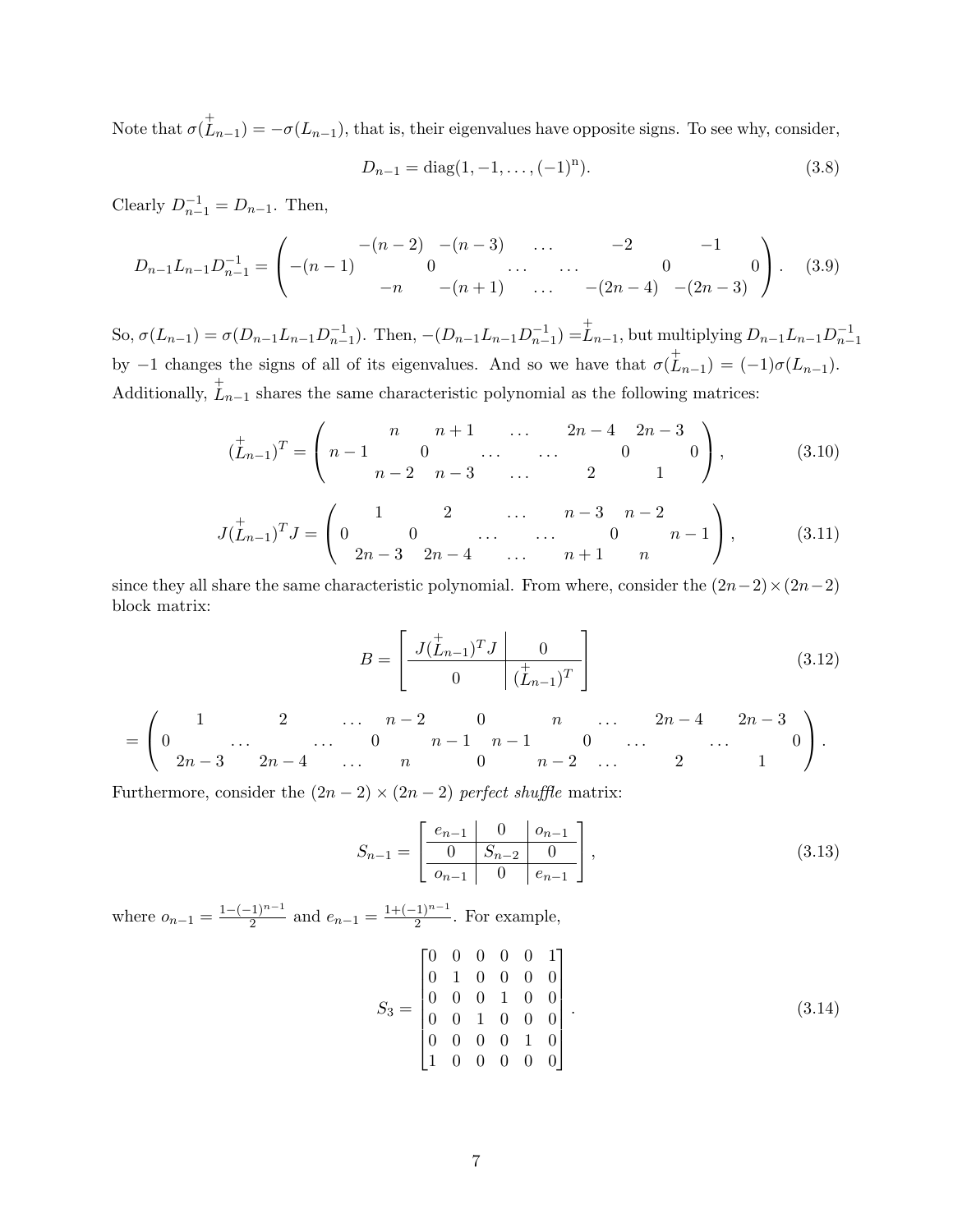Note that  $S_{n-1}$  has orthogonal columns and so  $S_{n-1}S_{n-1}^T = I_{2n-2}$ . However,  $S_{n-1}$  is also symmetric, so  $S_{n-1}^2 = I_{2n-2}$ , from where we have that  $S_{n-1} = S_{n-1}^{-1}$ . Now,

$$
S_{n-1}BS_{n-1} = \left[\begin{array}{c|c|c} e_{n-1} & 0 & 0 & 0 \\ \hline 0 & S_{n-2} & 0 \\ \hline o_{n-1} & 0 & e_{n-1} \end{array}\right] \left[\begin{array}{c|c|c} 0 & 1 & \dots & 0 & 0 \\ \hline 2n-3 & & & 0 \\ 0 & & & \vdots \\ \hline 0 & & & 0 \\ 0 & & \dots & 0 & 1 \end{array}\right] \left[\begin{array}{c|c|c} e_{n-1} & 0 & 0 & 0 \\ \hline 0 & S_{n-2} & 0 & 0 \\ \hline o_{n-1} & 0 & e_{n-1} \end{array}\right],
$$
\n(3.15)

where B' is obtained by deleting the first and last rows and columns of B. Premultiplying by  $S_{n-1}$ will swap the first and last rows of B, followed by a postmultiplication by  $S_{n-1}$  which swaps the first and last column, in this fashion we obtain,

$$
S_{n-1}B = \begin{bmatrix} 0 & e_{n-1} & 0 & \dots & 0 & o_{n-1} & 0 \\ (2n-3)S_{n-2}e_1 & S_{n-2}B' & (2n-3)S_{n-2}e_{2n-4} \\ 0 & o_{n-1} & 0 & \dots & 0 & e_{n-1} & 0 \end{bmatrix}.
$$
 (3.16)

So,

$$
S_{n-1}BS_{n-1} = \left[\begin{array}{c|c} 0 & ZS_{n-2} & 0 \\ \hline (2n-3)S_{n-2}Z^T & S_{n-2}B'S_{n-2} & (2n-3)S_{n-2}Q^T \\ \hline 0 & QS_{n-2} & 0 \end{array}\right],\tag{3.17}
$$

where  $Z = [e_{n-1} \quad 0 \quad \dots \quad 0 \quad o_{n-1}], Q = [o_{n-1} \quad 0 \quad \dots \quad 0 \quad e_{n-1}],$  and  $e_i$  are the standard basis vectors. Consider the topmost middle block of  $S_{n-1}BS_{n-1}$ , in other words,  $[e_{n-1} \quad 0 \quad \dots \quad 0 \quad o_{n-1}]S_{n-2}$ . If  $(n-1)$  is even, then Z picks off the first row of  $S_{n-2}$  so that  $(n-2)$  is odd, so that the first row of  $S_{n-2}$  is  $[0 \dots 0 \ 1]$ . On the other hand, if  $(n-1)$  is odd, then Z picks off the last row of  $S_{n-2}$  when  $(n-2)$  is even, so that the last row of  $S_{n-2}$  is  $[0 \dots 0 \ 1]$ .

A similar argument applied to the remaining three outer-middle blocks and given that the two innermost elements of B,  $n-1$  and  $n-1$ , are already in their proper place, the following form for  $S_{n-1}BS_{n-1}$  follows by induction,

$$
G_{2n-2} = S_{n-1}BS_{n-1} = \begin{bmatrix} 0 & \cdots & \cdots & 0 & 1 & 0 \\ 0 & \cdots & 0 & 2 & 0 & 2n-3 \\ \vdots & \vdots & \ddots & \vdots & 2n-4 & 0 \\ 0 & 2n-4 & \cdots & \cdots & \vdots \\ 2n-3 & \cdots & 2 & 0 & \cdots & 0 \\ 0 & 1 & 0 & \cdots & \cdots & 0 \end{bmatrix} .
$$
 (3.18)

 $G_{2n-2}$  is tridiagonal with zero antidiagonal; it also bears close resemblance to the Kac-Sylvester matrix previously mentioned in *definition 1.3*, specifically,  $G_{2n-2} = K_{2n-3}^T J$ . Since L resembles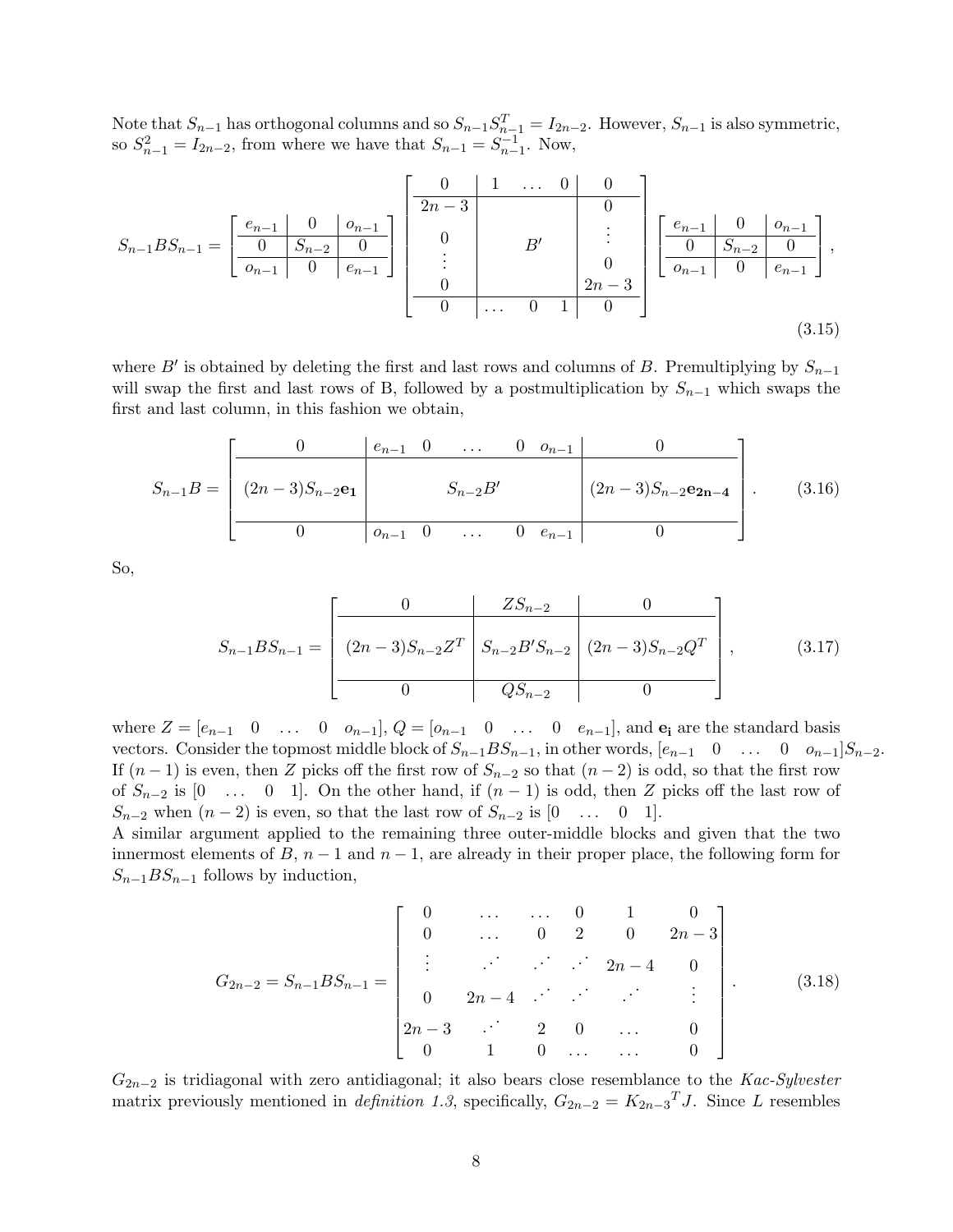the Kac-Sylvester matrix, consider the following  $(2n-2) \times (2n-2)$  matrix,

$$
P_2(n) = \begin{bmatrix} 1 & 0 & \dots & \dots & 0 \\ 0 & 1 & 0 & \dots & \dots & 0 \\ -1 & 0 & \ddots & \ddots & \ddots & \vdots \\ 0 & -1 & \ddots & \ddots & 0 & 0 \\ \vdots & \dots & \ddots & 0 & 1 & 0 \\ 0 & \dots & 0 & -1 & 0 & 1 \end{bmatrix} \quad \text{where} \quad P_2^{-1}(n) = \begin{bmatrix} 1 & 0 & \dots & \dots & 0 \\ 0 & 1 & 0 & \dots & \dots & 0 \\ 1 & 0 & \ddots & \ddots & \ddots & \vdots \\ 0 & \ddots & \ddots & \ddots & 0 & 0 \\ \vdots & \dots & \dots & 0 & 1 & 0 \\ 0 & \dots & \dots & 0 & 1 & 0 \end{bmatrix}, (3.19)
$$

and  $P_2(n)$  only has one off-diagonal band of negative ones. Note that  $P_2^{-1}(n)$  is banded lowertriangular with diagonals of alternating zeros or ones and that  $o_n = \frac{1 - (-1)^{n-1}}{2}$  $\frac{(1)^n}{2}$ . For example,

$$
P_2^{-1}(4) = \begin{bmatrix} 1 & 0 & 0 & 0 & 0 & 0 \\ 0 & 1 & 0 & 0 & 0 & 0 \\ 1 & 0 & 1 & 0 & 0 & 0 \\ 0 & 1 & 0 & 1 & 0 & 0 \\ 1 & 0 & 1 & 0 & 1 & 0 \\ 0 & 1 & 0 & 1 & 0 & 1 \end{bmatrix} .
$$
 (3.20)

Now, rows  $i = 2, \ldots, 2n - 3$  of  $G_{2n-2}$  are given by:

$$
\begin{array}{ccccccccc}\n[0 & \dots & 0 & \underbrace{i}_{(i-1)^{\text{th}}} & 0 & \underbrace{(2n-3)-i+2}_{(i+1)^{\text{th}} \text{ entry}} & 0 & \dots & 0\n\end{array}.
$$

Premultiplying by  $P_2^{-1}(n)$  adds rows  $(i - k)$ ,  $k_{odd} < i$  to row  $i, i = 3, ..., 2n - 2$ . In other words, for the  $i^{th}$  column of  $G_{2n-2}$ :

$$
\begin{array}{ccccccccc}\n[0 & \dots & 0 & \underbrace{i}_{(i-1)^{\text{th}}} & 0 & \underbrace{(2n-3)-i}_{(i+1)^{\text{th}} \text{ entry}} & 0 & \dots & 0]^T,\n\end{array}
$$

the corresponding column of  $[P_2^{-1}(n)]G_{2n-2}$  is:

$$
\begin{array}{ccccccccc}\n[0 & \dots & 0 & \underbrace{i}_{(i-1)^{\text{th}}} & 0 & \underbrace{(2n-3)}_{(i+1)^{\text{th}} \text{entry}} & 0 & \underbrace{(2n-3)}_{(i+3)^{\text{th}} \text{entry}} & \dots & (2n-3) \text{ or } 0]^T.\n\end{array}
$$

With 0 occuring when the size of the matrix, n, is odd. Now,  $[P_2^{-1}(n)]G_{2n-2}$  has a checkerboard pattern with entries  $(2n-3)$  below the anti-diagonal. For example,

$$
[P_2^{-1}(4)]G_6 = \begin{bmatrix} 0 & 0 & 0 & 0 & 1 & 0 \\ 0 & 0 & 0 & 2 & 0 & 5 \\ 0 & 0 & 3 & 0 & 5 & 0 \\ 0 & 4 & 0 & 5 & 0 & 5 \\ 5 & 0 & 5 & 0 & 5 & 0 \\ 0 & 5 & 0 & 5 & 0 & 5 \end{bmatrix}.
$$

Now, the  $i^{th}$  row of  $[P_2^{-1}(n)]G_{2n-2}$  is:

$$
\begin{array}{ccccccccc}\n[0 & \dots & 0 & \underbrace{i}_{(i-1)^{\text{th}}} & 0 & \underbrace{(2n-3)}_{(i+1)^{\text{th}} \text{ entry}} & \underbrace{0 & (2n-3) & 0 & \dots & 0 \text{ or } (2n-3)}_{n-i+1 \text{ terms}}\n\end{array}
$$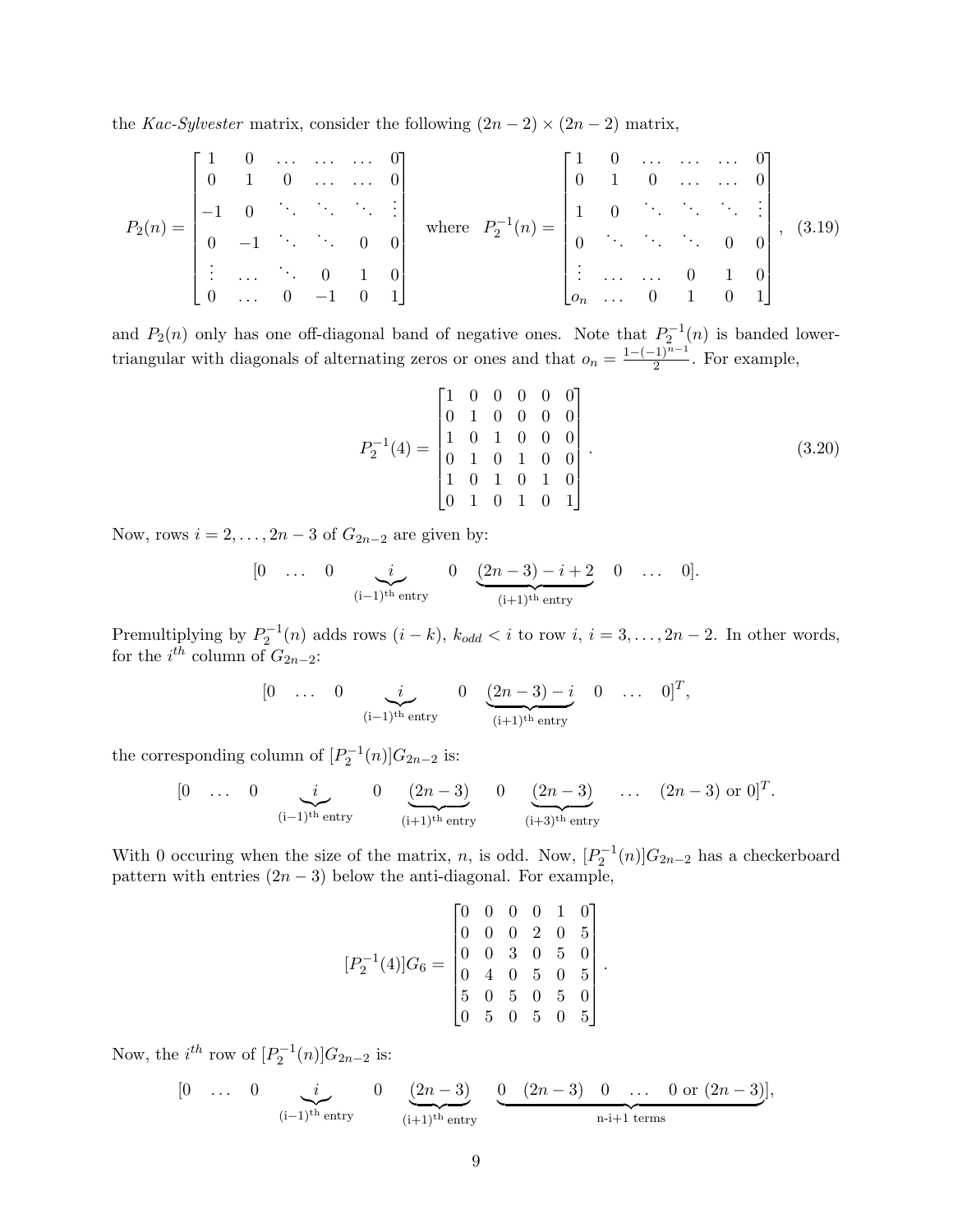with  $(2n-3)$  and 0 alternating across the row and  $(2n-3)$  occurring at the end of the row if  $n + i - 1$  is even. Now, postmultiplying by  $P_2(n)$  subtracts the  $(i + 2)^{th}$  column from the  $i^{th}$ one, leaving the last two columns unchanged. Since  $[P_2^{-1}(n)]G_{2n-2}$  is checkerboard below the antidiagonal, every  $(2n-3)$  entry not in the last two columns is deleted. More specifically, the  $i^{th}$  row of  $[P_2^{-1}(n)]G_{2n-2}P_2(n)$  is now:

$$
\begin{array}{ccccccccc}\n[0 & \dots & 0 & \underbrace{-i}_{(i-3)^{\text{th}}} & 0 & \underbrace{i-(2n-3)}_{(i-1)^{\text{th}}} & 0 & \underbrace{(2n-3)-(2n-3)}_{(i+1)^{\text{th}}} & 0 & \dots & 0 & x & y],\n\end{array}
$$

for  $i = 2, \ldots, 2n - 5$  and where  $x = (2n - 3) - y$  and  $y = \frac{(2n-3)(1 - (-1)^{i+1})}{2}$  $\frac{-(-1)^{i+1}}{2}$ . Equivalently, the *i*<sup>th</sup> row is:

$$
\begin{array}{ccccccccc}\n[0 & \dots & 0 & \underbrace{-i}_{(i-3)^{\text{th}}} & 0 & \underbrace{-( (2n-5) - i + 2 )}_{(i-1)^{\text{th}} \text{ entry}} & 0 & \dots & 0 & x & y].\n\end{array}
$$

Note that the first row is:

 $[0 \dots 0 -1 0 1 0].$ 

Since the last two rows of  $[P_2^{-1}(n)]G_{2n-2}$  are:

$$
\begin{bmatrix}\n(2n-3) & 0 & (2n-3) & 0 & \dots & 0 & y & x \\
0 & (2n-3) & 0 & (2n-3) & \dots & 0 & x & y\n\end{bmatrix},
$$

and given that postmultiplication by  $P_2(n)$  subtracts the  $(i+2)^{th}$  column from the  $i^{th}$  one leaving the last two unchanged, we get that  $[P_2^{-1}(n)]G_{2n-2}[P_2(n)]$  has its last two rows as:

$$
\begin{bmatrix} 0 & 0 & \dots & 0 & y & x \\ 0 & 0 & \dots & 0 & x & y \end{bmatrix}
$$

And hence we get that,

$$
P_2^{-1}(n)G_{2n-2}P_2(n) = \left[\begin{array}{c|c} -G_{2n-4} & V_{(2n-4)\times 2} \\ \hline 0_{2\times (2n-4)} & F_{2\times 2} \end{array}\right],\tag{3.21}
$$

.

where  $F = \begin{bmatrix} 2n - 3 & 0 \\ 0 & 2n \end{bmatrix}$ 0  $2n-3$ since  $G_{2n-2}$  is always of even size. We then have that the eigenvalues of (3.21) are  $\{2n-3, 2n-3\} \cup \sigma(-G_{2n-4})$ . Iterating, we get that,

$$
\sigma(G_{2n-2}) = \{(2n-3), (2n-3), -(2n-5), -(2n-5), \dots, (-1)^n, (-1)^n\}.
$$
 (3.22)

Therefore B constructed from  $J(\stackrel{+}{L}_{n-1})^T J$  and  $(\stackrel{+}{L}_{n-1})^T$  will have each eigenvalue of even multiplicity. Also,  $\sigma(G_{2n-2}) = \sigma(B)$  by a similarity transformation, thus,

$$
\sigma(J(\stackrel{+}{L}_{n-1})^T J) = \sigma(\stackrel{+}{L}_{n-1}) = \{ (2n-3), -(2n-5), (2n-7), \dots, (-1)^n \}. \tag{3.23}
$$

Since  $\sigma(\stackrel{+}{L}_{n-1}) = -\sigma(L_{n-1}),$ 

$$
\sigma(L_{n-1}) = \{-(2n-3), (2n-5), -(2n-7), \dots, (-1)^{n-1}\},\tag{3.24}
$$

so,

$$
\sigma(L_{n-1} - I_{n-1}) = \{-(2n-2), (2n-6), -(2n-6), \dots, r\},\tag{3.25}
$$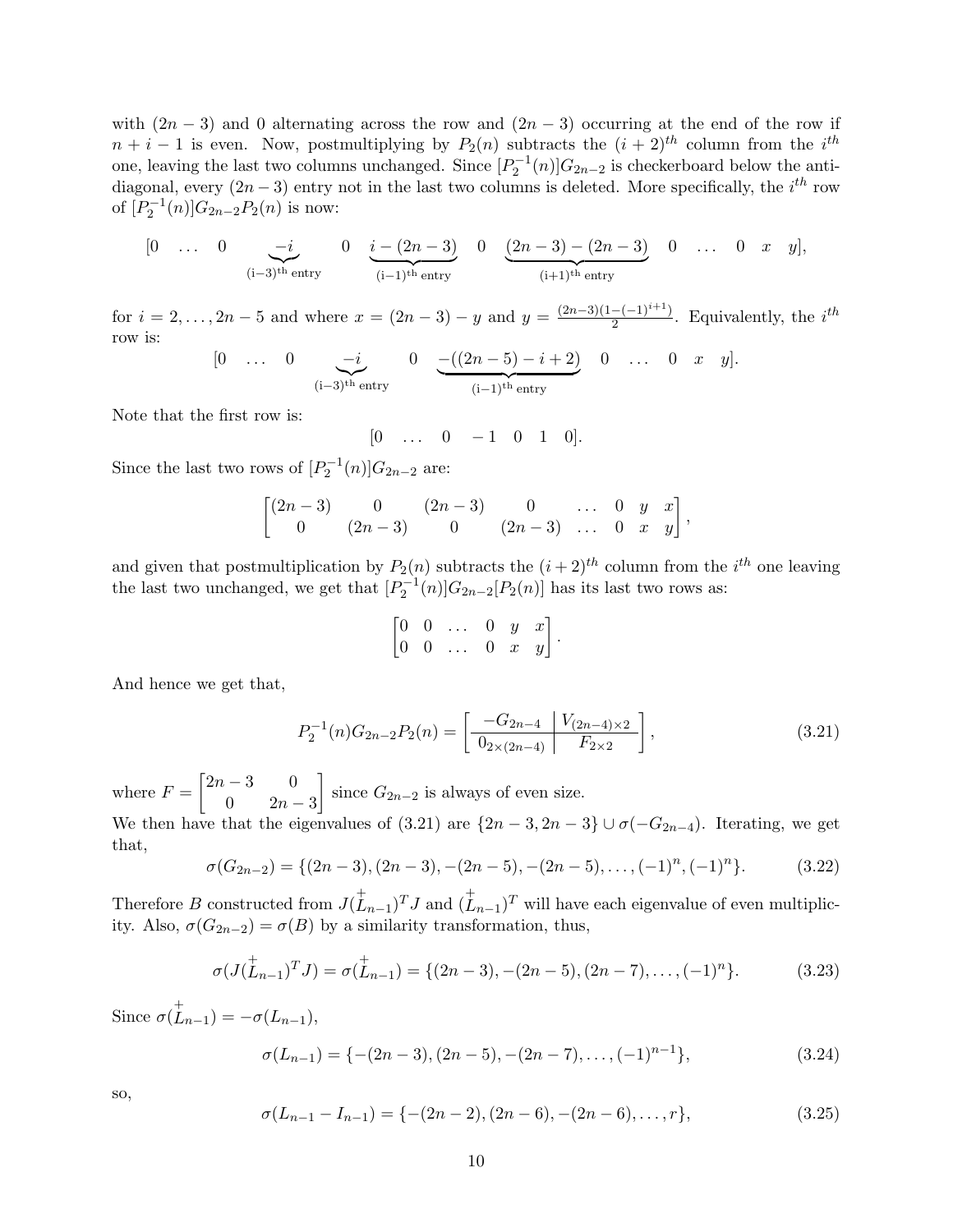with  $r = (-1)^n - 1$ . Therefore, we have,

$$
\sigma(\mathring{W}_n(0)) = \{2(n-1)\} \cup \{-(2n-2), (2n-6), -(2n-6), \dots, r\}.
$$
\n(3.26)

Since  $\mathring{W}_n(0)$  and  $\mathring{W}_n(0)$  are similar (see (3.2)), we get,

$$
\sigma(\frac{1}{2}\tilde{W}_n(0)) = \{(n-1)\} \cup \{-(n-1), (n-3), -(n-3), \dots, \frac{1}{2}r\}.
$$
 (3.27)

It is worth tidying up (3.27). Doing so, we obtain,

$$
\sigma\left(\frac{1}{2}\tilde{W}_n(0)\right) = \sigma(W_n(0)) = \{2k - (n+1)\}_{k=1}^n,
$$
\n(3.28)

whereby,

$$
\sigma(W_n(n+1)) = \{2k\}_{k=1}^n = \{2, 4, \dots, 2n\}.
$$
\n(3.29)

Part B - Eigenvalues of  $\hat{W}_n(n+1)$ 

We wish to show that  $\sigma(\hat{W}_n(n+1)) = \{3, 5, ..., 2n-1\}$ . Note that the entries of  $\sigma(\hat{W}_n(n+1))$ lack the special term  $b_{n-1}$ , and so we can consider the principal submatrix of (3.1). In other words,

$$
M := 2\hat{H}\hat{W}_n(0)\hat{H}^{-1} = \begin{pmatrix} 1 & 2 & \dots & n-3 & n-2 \\ 0 & 0 & \dots & \dots & 0 & 0 \\ 2n-2 & 2n-3 & \dots & n+2 & n+1 \end{pmatrix}.
$$
 (3.30)

Note that M is of size  $(n-1)\times(n-1)$ . Now, recall the matrix  $P_1$ , (3.3), now of size  $(n-1)\times(n-1)$ , and consider the product  $P_1^{-1}MP_1$ . Premultiplying by  $P_1^{-1}$  adds rows  $k, k = 1, \ldots, i-1$ , to the  $i^{th}$  row leaving the first row unchanged. We have that the  $i^{th}$  row,  $i = 2, \ldots, n-2$ , of M is:

$$
\begin{array}{ccccccccc}\n[0 & \dots & 0 & \underbrace{(2n-i)}_{(i-1)^{\text{th}} \text{ entry}} & 0 & \underbrace{i}_{(i+1)^{\text{th}} \text{ entry}} & 0 & \dots & 0\n\end{array}.
$$

The last row is:

 $[0 \dots 0 \quad n+1 \quad 0].$ 

It is easier to consider the  $i^{th}$  column,  $i = 2, \ldots, n-2$ , for which the entries are:

$$
\begin{array}{ccccccccc}\n[0 & \dots & 0 & \underbrace{i-1}_{(i-1)^{\text{th}}} & 0 & \underbrace{(2n-i-1)}_{(i+1)^{\text{th}} \text{ entry}} & 0 & \dots & 0]^T,\n\end{array}
$$

so that the sum of the entries of the column is  $(i-1) + (2n-i-1) = 2n-2$ . Since premultiplying by  $P_1^{-1}$  adds rows  $k, k = 1, ..., i - 1$ , to the  $i^{th}$  row, anything below the main diagonal becomes  $(2n-2)$  while anything on the diagonal has the entry directly above it (from the above row) added to it. The  $i^{th}$  row of  $P_1^{-1}M$  is now:

$$
[2n-2 \dots 2n-2 \underbrace{(2n-i)+(i-2)}_{(i-1)^{\text{th entry}}} \underbrace{(i-1)}_{i^{\text{th entry}}} \underbrace{i}_{(i+1)^{\text{th entry}}} 0 \dots 0],
$$

or,

$$
\underbrace{[2n-2 \ldots 2n-2}_{i-2 \text{ terms}} \underbrace{2n-2}_{\text{(i-1)}^{\text{th entry}}} \underbrace{(i-1)}_{i^{\text{th entry}}} \underbrace{i \ldots 0}_{\text{(i+1)}^{\text{th entry}}} 0 \ldots 0]. \tag{3.31}
$$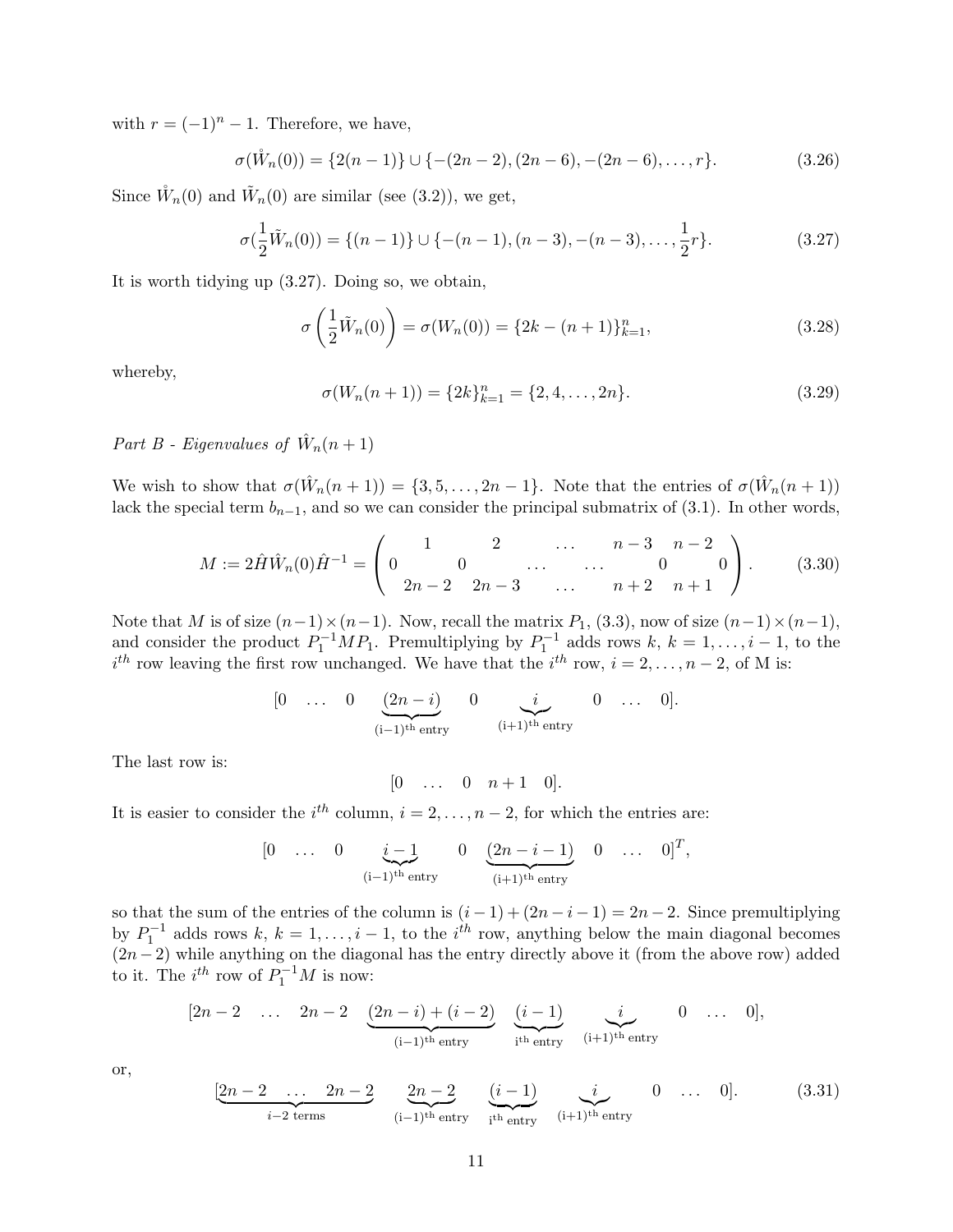Now, postmultiplying by  $P_1$  subtracts the  $(i+1)$ <sup>th</sup> column from the *i*<sup>th</sup> one. In this manner, (3.31) becomes:

$$
\begin{array}{ccccccccc}\n[0 & \dots & 0 & \underbrace{(2n-2)-(i-1)}_{(i-1)^{\text{th}} \text{ entry}} & \underbrace{(i-1)-i}_{i^{\text{th}} \text{ entry}} & \underbrace{i}_{(i+1)^{\text{th}} \text{ entry}} & 0 & \dots & 0\n\end{array}.
$$

More simply put:

 $[0 \quad \dots \quad 0 \quad (2n-i-1) \quad -1 \quad i \quad 0 \quad \dots \quad 0],$ 

and where  $i = 2, \ldots, n - 2$ . Note that the last row of  $P_1^{-1}M$  is:

$$
\underbrace{[2n-2 \ \ldots \ 2n-2}_{n-2 \ \text{terms}} \quad n-2],
$$

so that the last row of  $P_1^{-1}MP_1$  is:

$$
[0 \quad \dots \quad 0 \quad \underbrace{(2n-2-(n-2))}_{(n-2)^{\text{th entry}}} \quad (n-2)],
$$

or,

$$
[0 \quad \dots \quad 0 \quad \underbrace{n}_{(n-2)^{\text{th} \text{ entry}}} \quad (n-2)].
$$

We finally get that  $P_1^{-1}MP_1$  is:

$$
P_1^{-1}MP_1 = \frac{1}{2} \begin{pmatrix} 1 & 2 & \cdots & n-3 & n-2 \\ -1 & -1 & \cdots & \cdots & -1 & n-2 \\ 2n-3 & 2n-4 & \cdots & n+1 & n \end{pmatrix} = J(\stackrel{+}{L}_{n-1})^T J - I_{n-1}.
$$
\n(3.32)

But we know from (3.24) that,

$$
\sigma(L_{n-1}) = \{-(2n-3), (2n-5), \dots, (-1)^{n-1}\}.
$$
\n(3.33)

So, by (3.9) and (3.10), we have:

$$
\sigma(J(\stackrel{+}{L}_{n-1})^T J) = \{(2n-3), -(2n-5), \dots, (-1)^n\}.
$$
\n(3.34)

And therefore,

$$
\sigma(J(\stackrel{+}{L}_{n-1})^T J - I_{n-1}) = \{(2n-4), -(2n-4), \dots, 0 \text{ or } -2\},\tag{3.35}
$$

with  $-2$  occurring when n is odd. From where we have,

$$
\sigma(M) = \{(n-2), -(n-2), (n-4), -(n-4) \dots, 0 \text{ or } -1\}.
$$
 (3.36)

More simply,

$$
\sigma(\hat{W}_n(0)) = \{2k - n\}_{k=1}^{n-1}.
$$
\n(3.37)

Finally, we indeed have that,

$$
\sigma(\hat{W}_n(n+1)) = \{2k+1\}_{k=1}^{n-1}.
$$
\n(3.38)

 $\Box$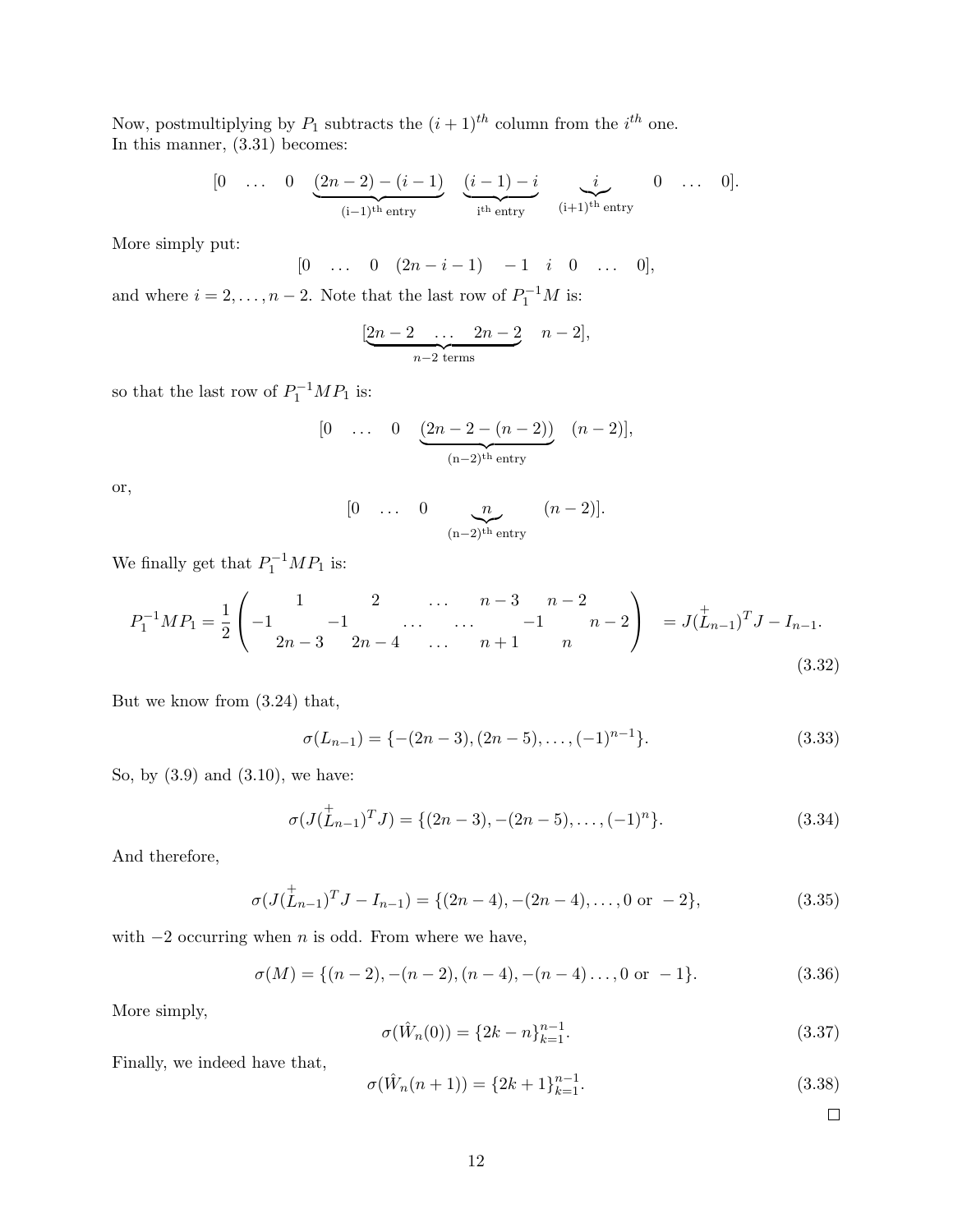As a final result, it is worth noting that  $W_n(n-1)$  has a particularly nice Cholesky decomposition. **Theorem 3.3.**  $W_n(n-1) = LL^T$  where

$$
\begin{cases}\nL_{i,i} = \sqrt{\frac{2}{i}}b_i & \forall i = 1, ..., n-2 \\
L_{i+1,i} = \sqrt{\frac{i}{2}} & \forall i = 1, ..., n-2 \\
L_{n-1,n-1} = \sqrt{\frac{1}{n-1}}b_{n-1} \\
L_{n,n-1} = n-1 & \n\end{cases}
$$

Proof. We must show that,

$$
LL^{T} = \begin{pmatrix} l_{1}\alpha_{1} & l_{2}\alpha_{2} & \dots & l_{n-2}\alpha_{n-2} & l_{n-1}\alpha_{n-1} \\ l_{1}^{2} & \alpha_{1}^{2} + l_{2}^{2} & \dots & \dots & \alpha_{n-2}^{2} + l_{n-1}^{2} & \alpha_{n-1}^{2} + l_{n}^{2} \\ l_{1}\alpha_{1} & l_{2}\alpha_{2} & \dots & l_{n-2}\alpha_{n-2} & l_{n-1}\alpha_{n-1} \end{pmatrix} = W_{n}(n-1),
$$
\n(3.39)

where,

$$
L = \begin{pmatrix} 0 & 0 & \dots & 0 & 0 \\ l_1 & l_2 & \dots & \dots & l_{n-1} & l_n \\ \alpha_1 & \alpha_2 & \dots & \alpha_{n-2} & \alpha_{n-1} \end{pmatrix}.
$$
 (3.40)

In other words, we must verify the following equalities,

$$
\begin{cases}\n l_1^2 = n - 1 \\
 l_i \alpha_i = \sqrt{\frac{2ni - i - i^2}{4}} \\
 \alpha_i^2 + l_{i+1}^2 = n - 1 \\
 l_{n-1} \alpha_{n-1} = \sqrt{\frac{2ni - i - i^2}{2}}\n \end{cases}\n \forall i = 1, ..., n - 2\n \tag{3.41}
$$

Now, for the first case,

$$
l_1^2 = 2 \cdot b_1^2
$$
  
= 2 \cdot \frac{2n-2}{4}  
= n-1.

For the second case,

$$
l_i \alpha_i = \sqrt{\frac{2}{i}} \cdot b_i \cdot \sqrt{\frac{i}{2}}
$$

$$
= \sqrt{\frac{2ni - i - i^2}{4}}.
$$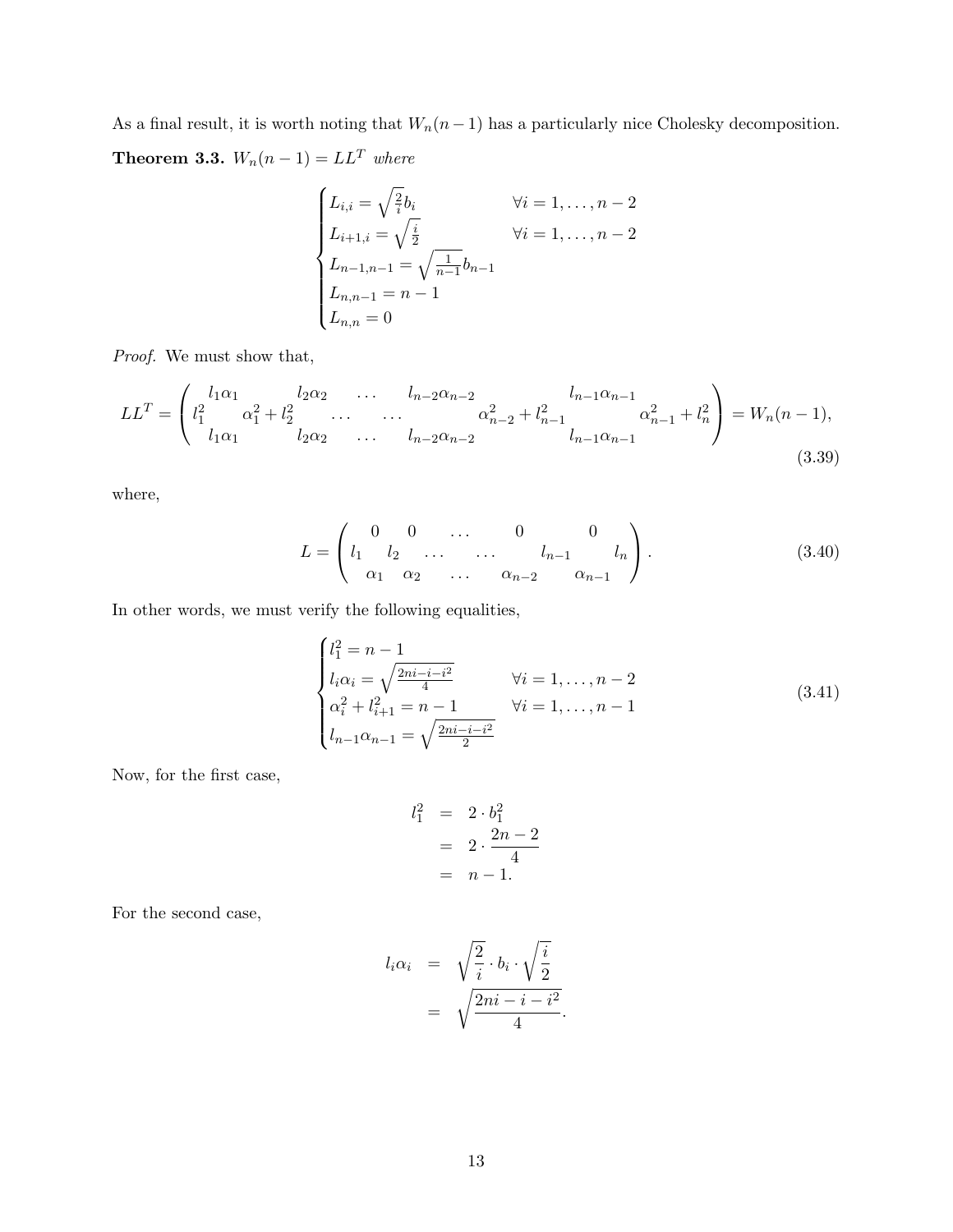And for the third case,

$$
\alpha_i^2 + l_{i+1}^2 = \frac{i}{2} + \frac{2}{i+1}b_{i+1}^2
$$
  
= 
$$
\frac{i(i+1) + 4 \cdot b_{i+1}^2}{2(i+1)}
$$
  
= 
$$
\frac{i(i+1) - (i+1)(i-2n+2)}{2(i+1)}
$$
  
= 
$$
n-1.
$$

Finally,

$$
\alpha_{n-1}l_{n-1} = \sqrt{\frac{1}{n-1} \cdot b_{n-1} \cdot \sqrt{n-1}}
$$
  
=  $\sqrt{\frac{2ni - i - i^2}{2}}$ .

From where we have that  $LL^T = W_n(n-1)$ .

#### 4 Acknowledgements

I would like to thank the *Institut des Sciences Mathématiques (ISM)* for giving me the opportunity and the funds to pursue my undergraduate summer research project. I would also like to thank my research supervisors, Dr. N. B. Willms and Dr. T. Jones for their continued support and encouragement. Additionally, I would like to thank Dr. F. Huard for his efforts in contacting me about this opportunity and his valuable input.

## References

- [1] Q. Al-Hassan. An inverse eigenvalue problem for general tridiagonal matrices. International Journal of Contemporary Mathematical Sciences, 4:625–634, 2009.
- [2] Paul. A. Clement. A class of triple-diagonal matrices for test purposes. SIAM Review, 1:50–52, 1959.
- [3] Alan Edelman and Eric Kostlan. The road from Kac's matrix to Kac's random polynomials. In Proceedings of the 1994 SIAM Applied Linear Algebra Conference (Philadelphia, pages 503– 507, 1994.
- [4] G.M.L. Gladwell. Inverse Problems in Vibration. Nijhoff, Dordrecht, 1986.

 $\Box$